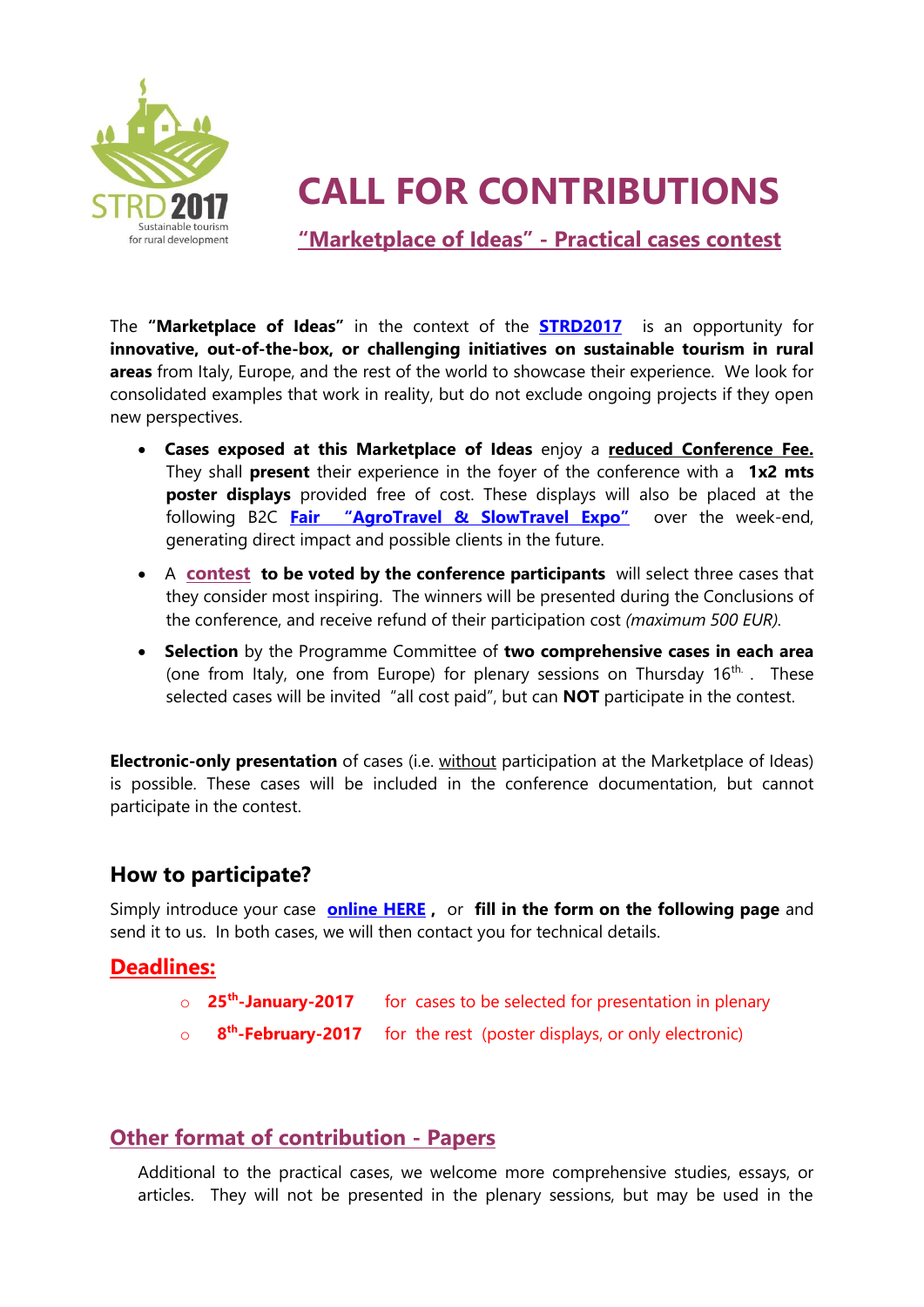WorkGroups on Friday morning, and will be also included in the conference documentation.

Such papers can be sent directly to [programme@strd2017.org](mailto:programme@strd2017.org) They should comply with the usual requirements for scientific publications. In case of doubts, please contact the Programme Committee for more detailed technical specifications.

## **Form to join the "Marketplace of Ideas"**

Here you can present us your case for the **Marketplace of Ideas** at the Conference on Sustainable Tourism for Rural Development !

Just fill in the fields below *(size will automatically expand while you write).* Then "save" and send the file to **[programme@strd2017.org](mailto:programme@strd2017.org)** - we will contact you back for more details

#### **Contact information**

Name

Company or organisation

Email

#### **Describe your initiative or experience**

Title of the experience

Country or region

Abstract *(max. 5 lines)*

To which of the topics of the conference does it refer most?

**Vitality of Rural Areas** 

Value Chains

The Rural Experience

Digitalization

What is special about your experience? *(up to four keywords)*

#### Technical information

*Please provide here all relevant TECHNICAL data such as: localization of the experience (country, region, province, municipality); area and population affected; duration (since when); who had the initial idea, who implemented; financial sources; etc.*

**Objectives** 

*Which were the OBJECTIVES regarding e.g. economy, employment, culture, identity, environment, human resources, ... Quantify if possible*

#### Implementation process

*Describe the IMPLEMENTATION PROCESS of your experience - how and who it started, constraints, development*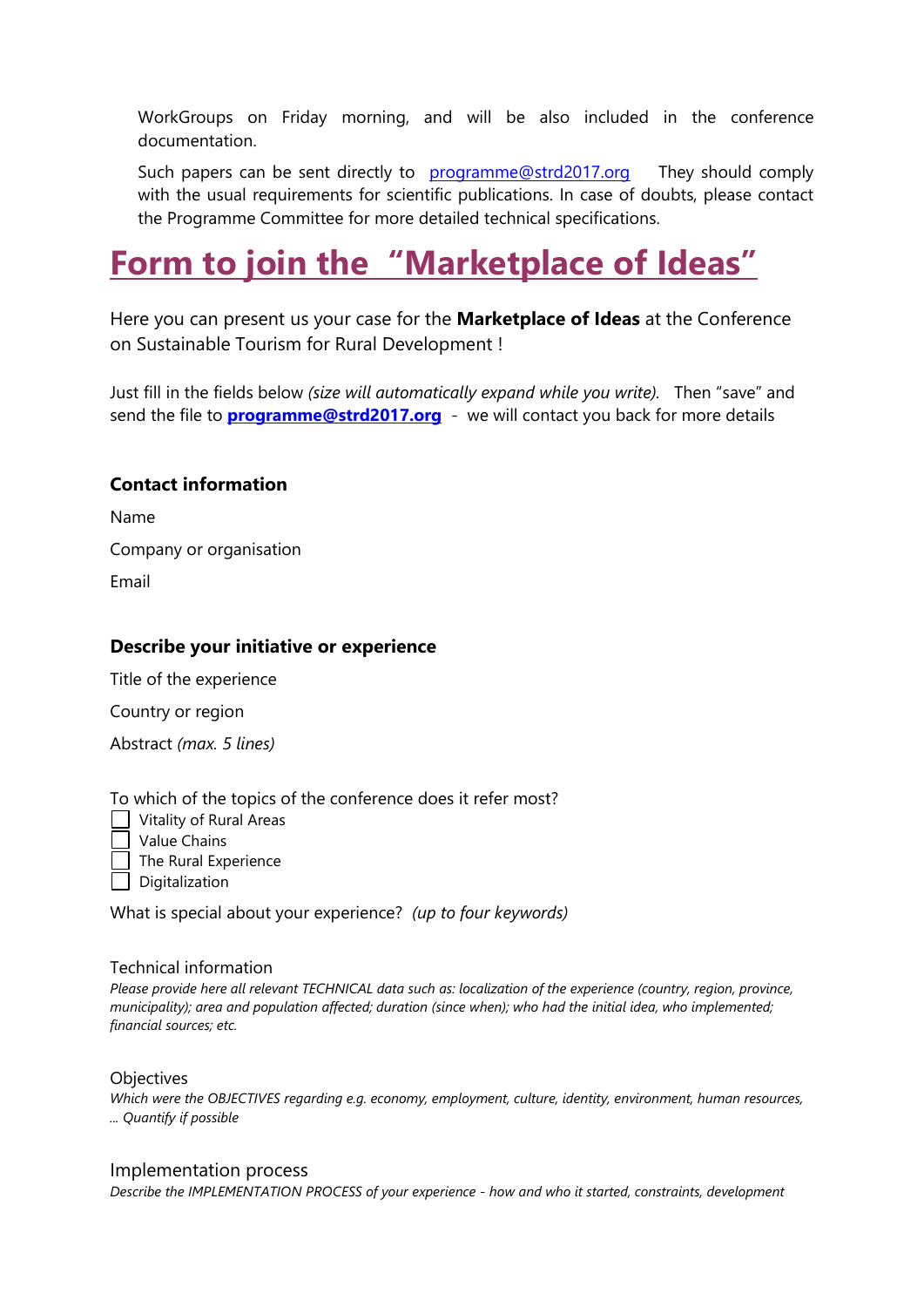*phases, cooperation with other persons or entities, public-private relations, etc.*

Results *Shortly describe the RESULTS of your experience (both success and failure)*

Lessons learned *What are the "lessons learned" from this experience that could be useful for others that have a similar idea?*

## **Participation at the Conference and Fair "AgriTravel & SlowTravel Expo"**

The Marketplace of Ideas is part of the **Conference on Sustainable Tourism for Rural Development.** This is followed by the B2C Fair **"AgriTravel & SlowTravel EXPO"** at the same venue during the weekend.

You have several options to participate with your experience:

- only in electronic format, with or without your personal participation at the conference
- participate with a poster 1 x 2 mts at the Marketplace of Ideas and contest
- participate with a dedicated space at the Fair "AgriTravel & SlowTravel Expo" *(at extra cost)*

Please indicate (without any obligation) which of the following you are interested in. Depending on your answer, you will then receive more information :

- **A:** Leave it as is I only want to include my experience, but without a poster in the Marketplace of Ideas. I still may register for the conference. **FREE**
- **B:** Participation at the Conference, Marketplace of Ideas, and contest with the exhibition of my experience, showing a poster (2x1m) on a standard panel. Video or other supports are possible. This poster will be also placed at the Fair, but without the possibility to attend it, distribute information material, or participate in B2B meetings. **FREE**

**C:** Option B + Participation in a dedicated area at the Fair "Agritravel and Slow Travel", showing my poster (2x1) for 3 days, with a desk, seats, and organised B2B Meetings.

#### **150€+VAT**

 $\mathcal{L}^{\text{max}}$ 

 $\mathcal{L}^{\mathcal{L}}$ 

 $\mathbf{1}$ 

**D:** Option B + Participation in a proper stand 3X3 at the fair "Agritravel and Slow Travel" for 3 days. Showing my best practices, selling services and products to an